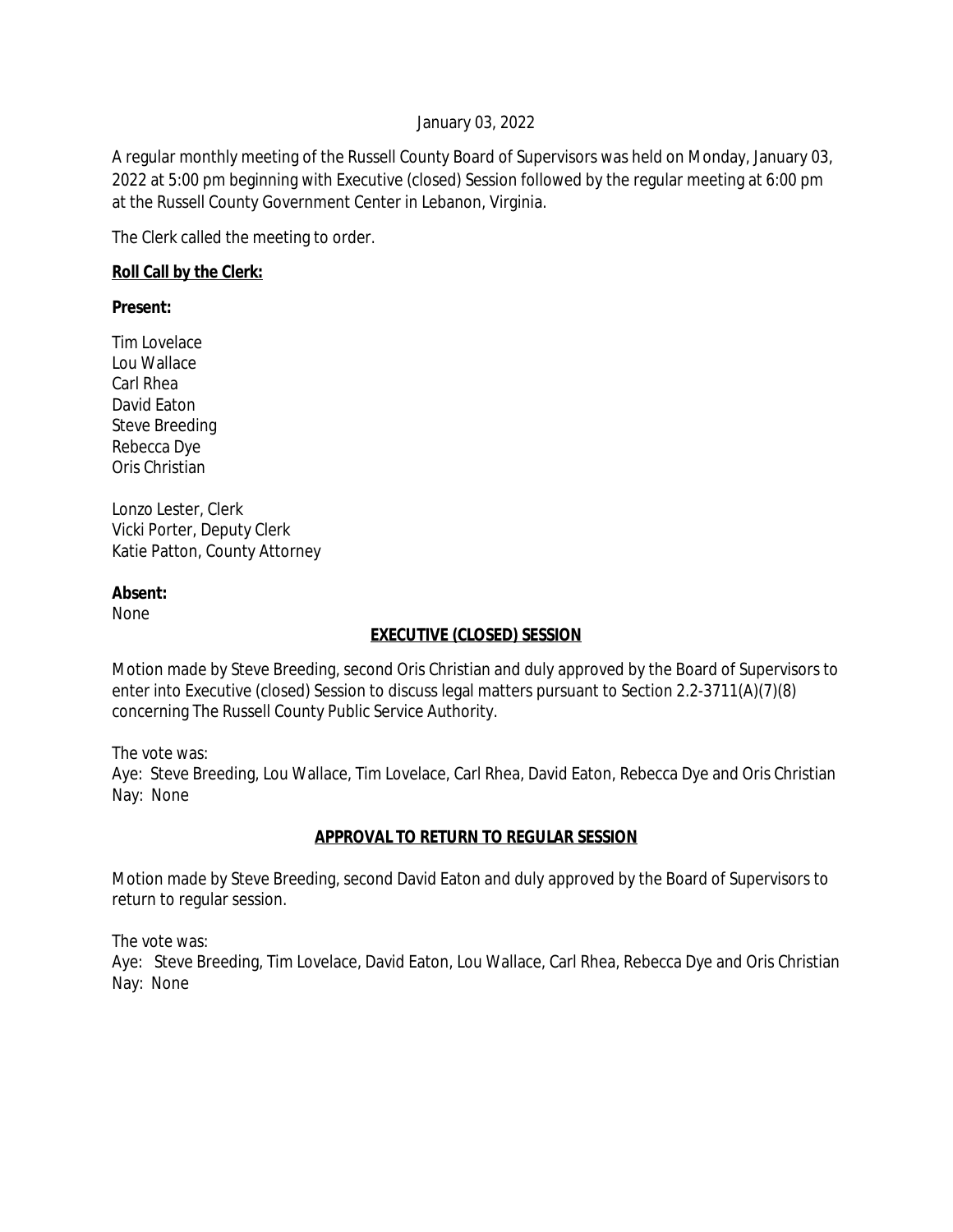### **CERTIFICATION OF CLOSED SESSION**

Pursuant to § 2.2-3712(D) of the Code of Virginia 1950, as amended each member of the Board of Supervisors upon the Roll Call certifies that to the best of their knowledge (I) only public business matters lawfully exempted from the open meeting requirements under the Virginia Freedom of

Information Act and (ii) only such public business matters that were identified in the motion(s) by which the closed meeting was convened were heard, discussed, or considered in the meeting by the Board of Supervisors.

Any member of the Board of Supervisors who believes that there was a departure from the requirements of clauses (I) and (ii) above shall so state prior to the vote, indicating the substance of the departure that, in his or her judgment, has taken place.

Are there any who believe a departure has taken place? Seeing none, if you agree that the matters heard, discussed, or considered during the closed meeting were pursuant only to the motion(s) by which the closed meeting was convened, please signify by saying aye or yes.

Tim Lovelace – AYE Lou Wallace – AYE Carl Rhea – AYE David Eaton – AYE Rebecca Dye - AYE Steve Breeding – AYE Oris Christian – AYE

Invocation by Caleb Johnson, followed by the Pledge of Allegiance to the Flag.

### **APPROVAL OF THE AGENDA**

Motion made by Steve Breeding, second David Eaton and duly approved by the Board of Supervisors to approve the agenda as amended.

The vote was:

Aye: Steve Breeding, David Eaton, Tim Lovelace, Lou Wallace, Carl Rhea, Rebecca Dye and Oris Christian Nay: None

### **Organizational Meeting**

### **LOU WALLACE ELECTED CHAIRPERSON**

Rebecca Dye relinquished the Chair to the Clerk.

Rebecca Dye nominated Lou Wallace Carl Rhea nominated David Eaton

The vote was: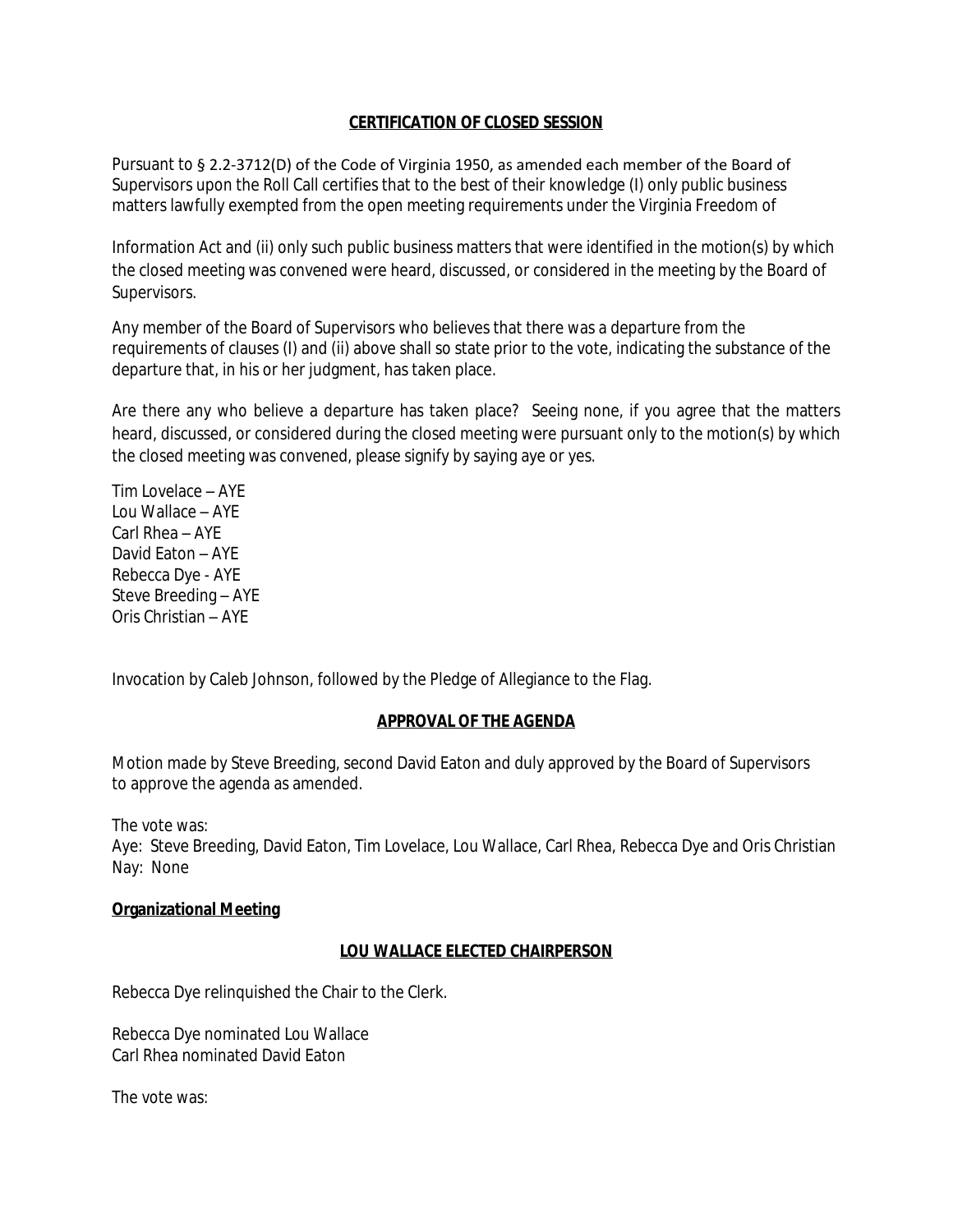Lou Wallace: five (5) votes: Rebecca Dye, Tim Lovelace, Lou Wallace, David Eaton and Oris Christian David Eaton – two (2) votes: Carl Rhea and Steve Breeding

Lou Wallace was elected Chairperson for the 2022 calendar year.

The Clerk relinquished the Chair to Lou Wallace

### **ORIS CHRISTIAN ELECTED VICE CHAIRMAN**

Tim Lovelace nominated Oris Christian David Eaton nominated Carl Rhea

Oris Christian – Four (4) votes: Tim Lovelace, Lou Wallace, Rebecca Dye and Oris Christian Carl Rhea – Three (3) votes: David Eaton, Steve Breeding and Carl Rhea

Oris Christian was elected Vice Chairman for the 2022 calendar year.

### **LONZO LESTER RE-APPOINTED AS CLERK AND VICKI PORTER AS DEPUTY CLERK**

Motion made by Steve Breeding, second David Eaton and duly approved by the Board of Supervisors to re-appoint Lonzo Lester as Clerk and Vicki Porter as Deputy Clerk for the 2022 calendar year.

The vote was:

Aye: Steve Breeding, David Eaton, Tim Lovelace, Lou Wallace, Carl Rhea, Rebecca Dye and Oris Christian Nay: None

### **ROBERT'S RULES OF ORDER ADOPTED**

Motion made by Steve Breeding, second David Eaton and duly approved by the Board of Supervisors to adopt Robert's Rules of Order for the 2022 calendar year.

The vote was:

Aye: Steve Breeding, David Eaton, Tim Lovelace, Lou Wallace, Carl Rhea, Rebecca Dye and Oris Christian Nay: None

### **APPROVAL OF COUNTY BYLAWS**

Motion made by Steve Breeding, second David Eaton and duly approved by the Board of Supervisors to approve the county bylaws as presented for the 2022 calendar year.

The vote was:

Aye: Steve Breeding, David Eaton, Tim Lovelace, Lou Wallace, Carl Rhea, Rebecca Dye and Oris Christian Nay: None

## **APPROVAL OF BOARD OF SUPERVISORS MEETING DATES**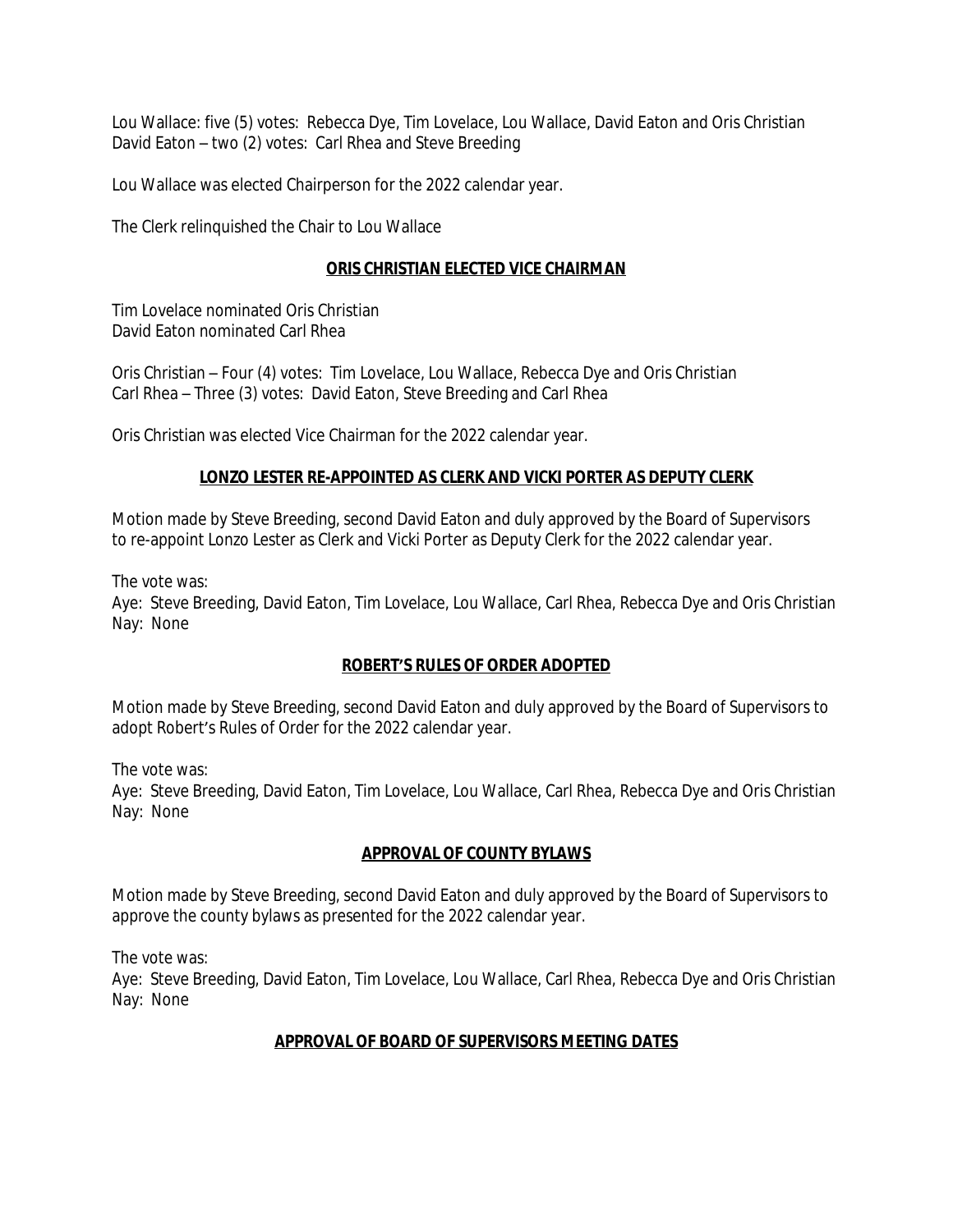Motion made by Steve Breeding, second Tim Lovelace and duly approved by the Board of Supervisors to approve Board of Supervisors meeting dates for the 2022 calendar year, the first Monday of every month at 6:00 pm.

The vote was:

Aye: Steve Breeding, David Eaton, Tim Lovelace, Lou Wallace, Carl Rhea, Rebecca Dye and Oris Christian Nay: None

## **APPROVAL OF THE 2022 BUDGET SCHEDULE**

Motion made by Steve Breeding, second David Eaton and duly approved by the Board of Supervisors to approve the budget schedule as presented for the 2022 calendar year.

The vote was:

Aye: Steve Breeding, David Eaton, Tim Lovelace, Lou Wallace, Carl Rhea, Rebecca Dye and Oris Christian Nay: None

### **Acknowledgement**

Dr. Norman Rexrode was presented a Lifetime Achievement Award by the Board in honor of his years of service to Russell County.

# **CARTER MCGLOTHLIN SUSPENDED AS RUSSELL COUNTY PSA BOARD MEMBER**

Motion made by Steve Breeding, second David Eaton and duly approved by the Board of Supervisors to temporarily suspend Carter McGlothlin as a member of the Russell County PSA as there are criminal charges against Mr. McGlothlin for alleged use of public property.

The vote was: Aye: Steve Breeding, David Eaton, Lou Wallace, Rebecca Dye and Tim Lovelace Nay: None Abstain: Oris Christian and Carl Rhea

## **APPROVAL OF THE DECEMBER 06, 2021 MINUTES**

Motion made by Steve Breeding, second Carl Rhea and duly approved by the Board of Supervisors to approve the December 06, 2021 minutes as presented and dispense with the reading thereof.

The vote was:

Aye: Steve Breeding, David Eaton, Tim Lovelace, Lou Wallace, Carl Rhea, Rebecca Dye and Oris Christian Nay: None

## **APPRVOAL OF GENERAL COUNTY INVOICES**

Motion made by Steve Breeding, second David Eaton and duly approved by the Board of Supervisors to approve general county invoices in the amount of \$529,404.84 including reoccurring and withholdings.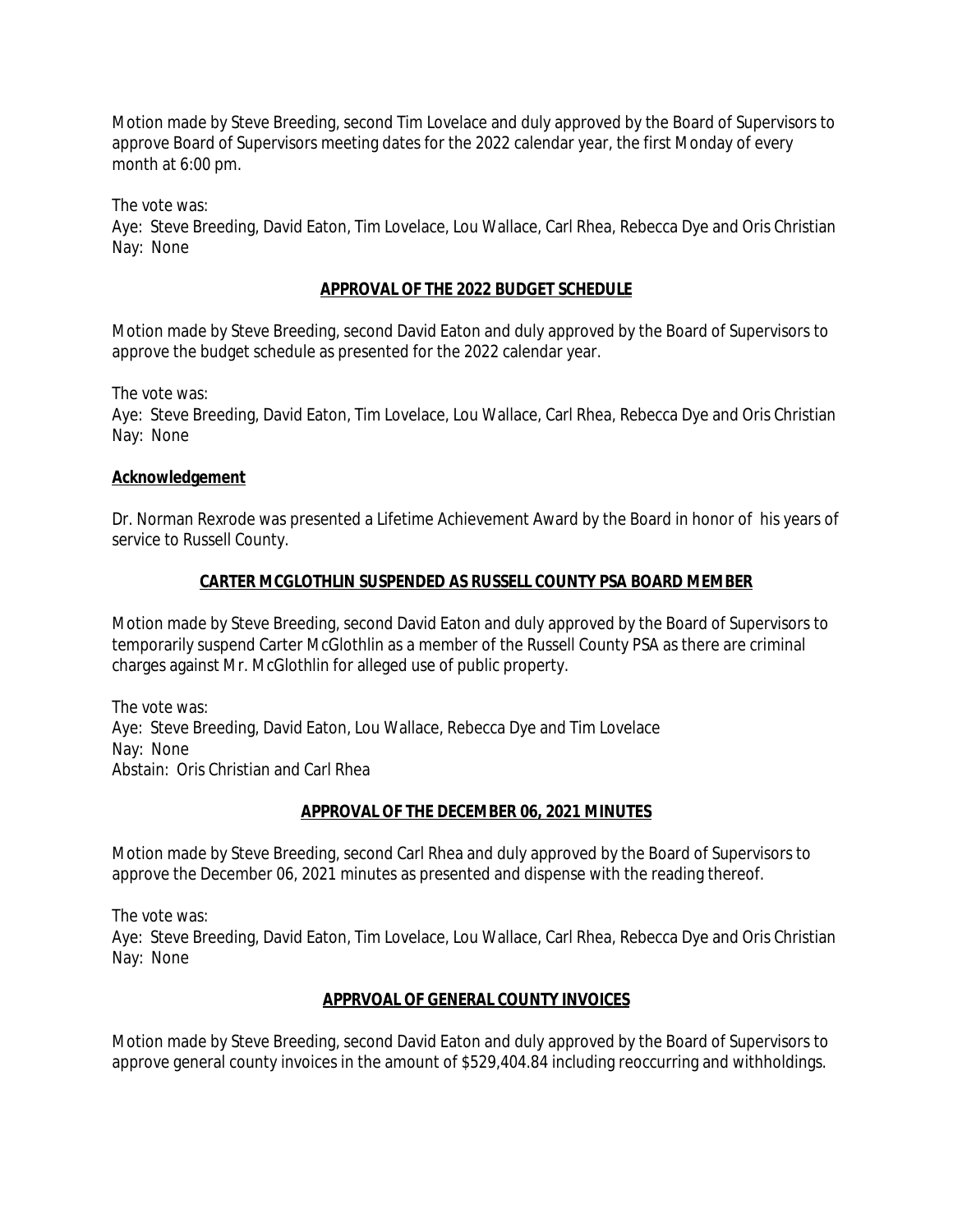The vote was:

Aye: Steve Breeding, David Eaton, Tim Lovelace, Lou Wallace, Carl Rhea, Rebecca Dye and Oris Christian Nay: None

### **APPROVAL OF PRE-AUTHORIZED PAYMENTS FOR 2022**

Motion made by Steve Breeding, second David Eaton and duly approved by the Board of Supervisors to approve pre-authorized payments as presented for calendar year 2022.

The vote was:

Aye: Steve Breeding, David Eaton, Tim Lovelace, Lou Wallace, Carl Rhea, Rebecca Dye and Oris Christian Nay: None

### **Rebecca Dye and Oris Christian were appointed to the Budget Committee by the Chairperson.**

### **EDWARD TILLER AND DAVID COMPTON RE-APPOINTED TO THE FINNEY COMMUNITY CENTER BOARD**

Motion made by David Eaton, second Tim Lovelace and duly approved by the Board of Supervisors to reappoint Edward Tiller and David Compton to the Finney Community Center for two (2) year terms, said terms ending January 03, 2024.

The vote was:

Aye: David Eaton, Tim Lovelace, Lou Wallace, Carl Rhea, Steve Breeding, Rebecca Dye and Oris Christian Nay: None

### **CHARLES COLLINS RESIGNATION ACCEPTED**

Motion made by David Eaton, second Steve Breeding and duly approved by the Board of Supervisors to accept the resignation of Charles Collins from the Planning Commission.

The vote was:

Aye: David Eaton, Steve Breeding, Carl Rhea, Lou Wallace, Rebecca Dye, Tim Lovelace and Oris Christian Nay: None

### P**HILLIP ADDINGTON APPOINTED TO THE RUSSELL COUNTY PLANNING COMMISSION**

Motion made by David Eaton, second Steve Breeding and duly approved by the Board of Supervisors to appoint Phillip Addington to the Russell County Planning Commission for a four (4) year term, said term ending October 12, 2025.

The vote was:

Aye: David Eaton, Steve Breeding, Carl Rhea, Lou Wallace, Rebecca Dye, Tim Lovelace and Oris Christian Nay: None

### **Presentations**

Greg Hancock discussed the Litter Ordinance and how he thinks it applies to his situation.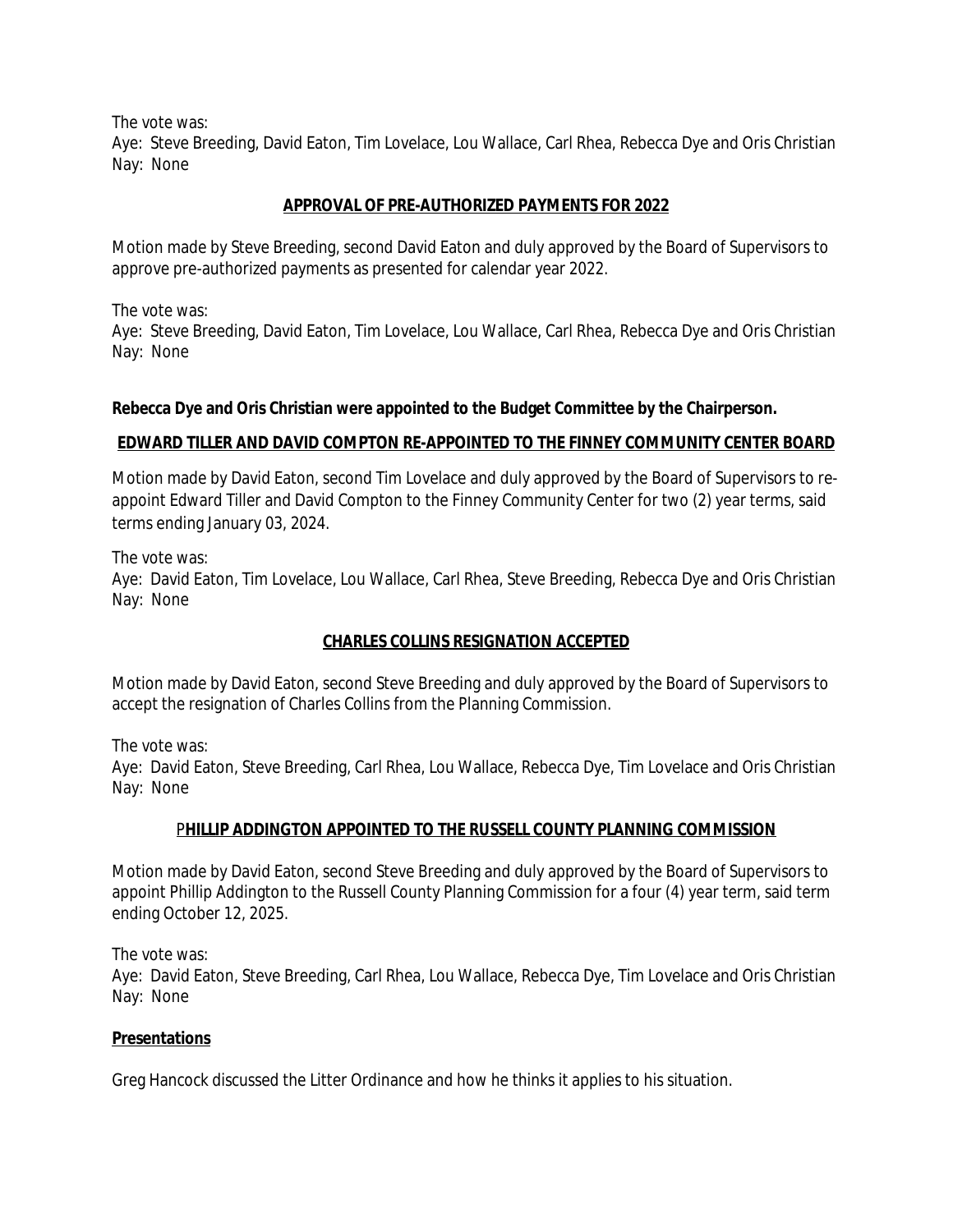**Citizens Comment was opened, hearing none, the Chair closed.**

### **County Attorney Reports and Requests**

**Katie Patton**, County Attorney discussed the Noise Ordinance, Retirement Incentive and the COFA Executive Director Contract.

A **committee consisting of Lonzo Lester, Vicki Porter, Steve Breeding, Tim Lovelace, Katie Patton and Tammy Gilbert were appointed to discuss the insurance / retirement incentive and report back to the Board.**

### **APPROVAL OF A CONSOLIDATED AMENDMENT AND CONSENT AGREEMENT WITH VRA, SWVRJA AND THE CITY OF BRISTOL, VA**

Motion made by Tim Lovelace, second Oris Christian and duly approved by the Board of Supervisors to approve a Consolidated Amendment and Consent Agreement with Virginia Resources Authority, Southwest Virginia Regional Jail Authority and the City of Bristol, Virginia.

The vote was:

Aye: Tim Lovelace, Oris Christian, Lou Wallace, Carl Rhea, David Eaton, Steve Breeding and Rebecca Dye Nay: None

## **APPROVAL TO ADVERTISE FOR A FULL TIME LITTER OFFICER**

Motion made by Rebecca Dye, second Steve Breeding and duly approved by the Board of Supervisors to advertise for full time Litter Officer.

The vote was:

Aye: Rebecca Dye, Steve Breeding, Lou Wallace, Carl Rhea, Tim Lovelace, David Eaton and Oris Christian Nay: None

## **APPROVAL OF A DCJS VIOLENCE AGAINST WOMEN GRANT**

Motion made by David Eaton, second Steve Breeding and duly approved by the Board of Supervisors to accept and appropriate a Department of Criminal Justice Violence Against Women Grant in the amount of \$62,009.00.

Aye: Steve Breeding, David Eaton, Tim Lovelace, Lou Wallace, Carl Rhea, Rebecca Dye and Oris Christian Nay: None

## **APPROVAL OF A DCJS 2021 MITIGATING COVID-19 PANDEMIC RISK GRANT**

Motion made by Rebecca Dye, second Carl Rhea and duly approved by the Board of Supervisors to accept and appropriate a Virginia Department of Criminal Justice Mitigating COVID -19 Pandemic Risk Grant in the amount of \$47,189.00.